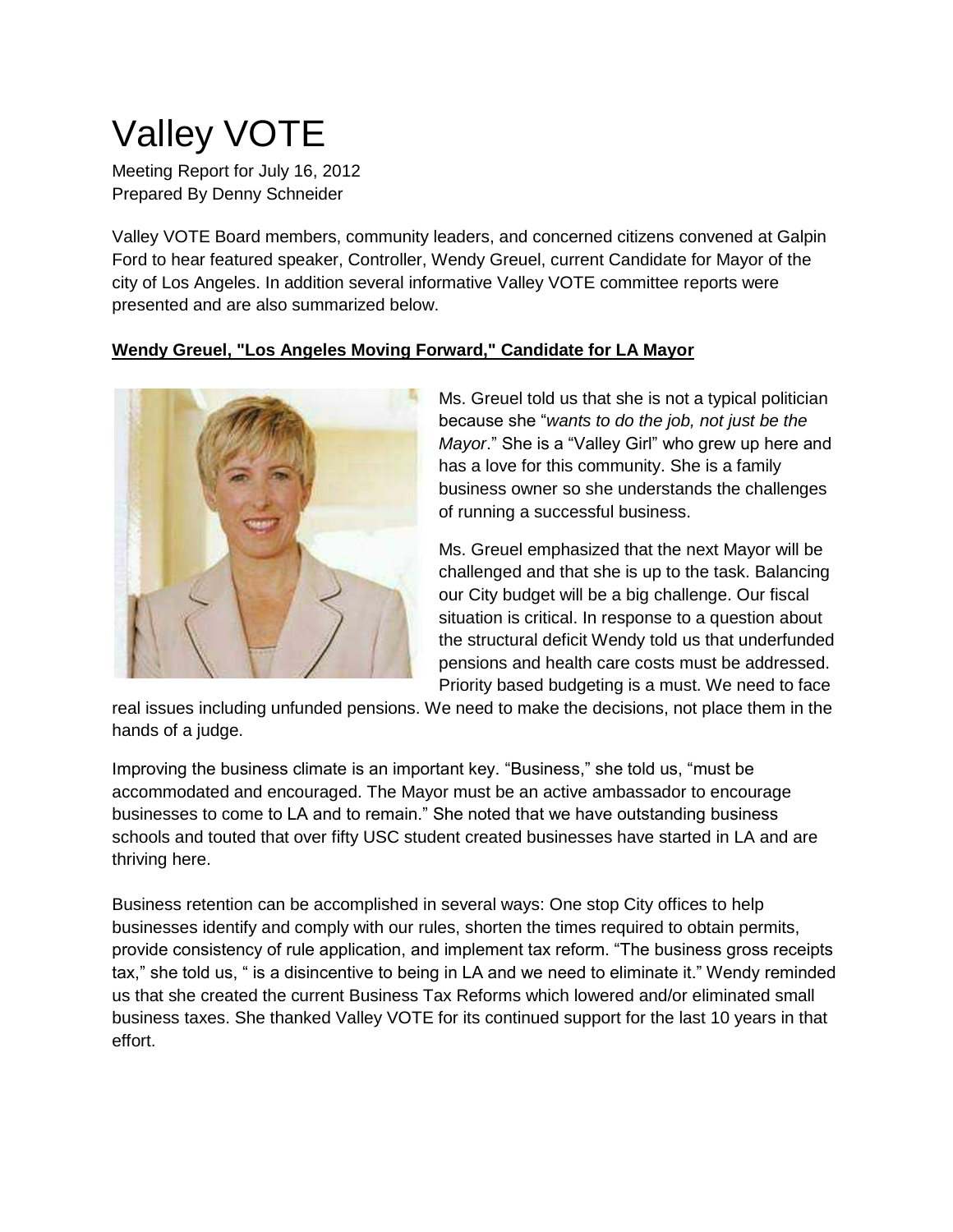As Controller, Ms. Greuel has identified numerous opportunities for improvement. She told us that collecting revenue owed to the City is also important to balancing our budget. She is working toward improving compliance as Controller.

Keeping signature businesses, like the film industry, is critical. LA has not done enough to help filming and related activities to operate here and that must be improved. She sits on the Film Commission and is working to facilitate local post production efforts.

Ms. Greuel also told us that Los Angeles has the potential to be an even more vibrant economy because 46% of the goods coming to the USA go through our port.

Her next audit target is to be LAX.

Education is another critical component to Los Angeles vitality and the three Valley Community Colleges are an important key. These colleges are important in providing a good, educated workforce for businesses.

The Mayor must also continue pushing for better schools. LAUSD is critical but needs to be fixed; the bureaucracy is an impediment that can be improved. She intends to push for longer school days and programs like LA's Best which has improved student performance.

Another critical component to the City is mass transportation. We need Anti-gridlock zones and other innovative projects. She praised Measure R and said that we need to continue this effort. In response to a question about DWP cost cutting and that their wages/pensions are higher than others. She told us that she supports the Rate Payer Advocate and will work with that office. Another question about rent stabilization limitations on capital investment pass thru and bias against small apartment building owners drew an affirmative response that this must be addressed.

Community Plans - spot zoning issues. Need consistency and know the rules of the game. Wendy told us that we need to operate like a business and know what resources we own. She favors selling surplus properties, but the entire amount should go to help pay down the general fund shortfall regardless of what district the property was in.

Green energy -- we should be the leader. LA is not doing enough.

When asked directly about the structural deficit and a willingness to agree to a balanced budget amendment, Wendy responded that she agreed in principal, but that she would be willing to work with Valley VOTE on the specifics of the ordinance.

# Valley VOTE Committee Reports

# Vic Vereck - Real Estate Transfer Taxes

It's mystifying when people who favor more affordable housing propose higher taxes on housing. Currently, transfer taxes on the sale of real property in Los Angeles County, per \$1,000.00 of sale price, are \$1.10 for the county, and \$4.50 for the City of Los Angeles. Now, in another misdirected attempt to increase tax revenue, the City of Los Angeles is considering a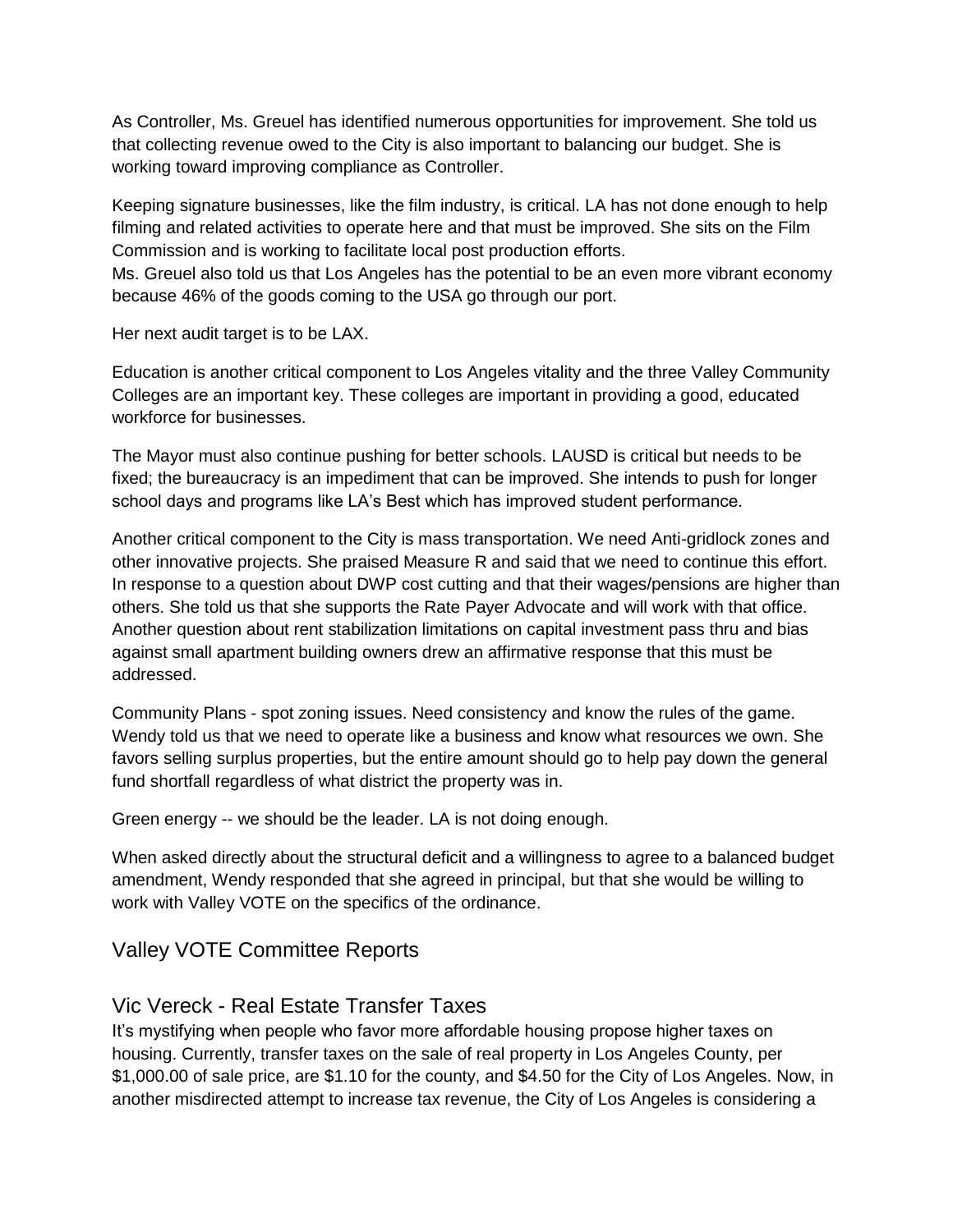ballot measure, for next March, that would double the city's transfer tax to \$9.00 per \$1,000.00.

LA proposed a new rate, the transfer tax would be \$3,150.00 on a \$350,000.00 sale price and \$4,500.00 on a \$500,000.00 sale price. That reduces the desire of some people to sell, and other people to make the investment in the first place. Reduced sales volume means REDUCED taxable value. It also keeps more property assessed at (fortunately) restricted property tax values. It also reduces business activity involved in each sale. That means less employment and less tax revenue from other sources.

Prior to the federal 1986 Tax Reform Bill, there was no consistent lack of affordable housing. Since then, lack of affordable housing is a consistent problem. That tax reform reduced the annual depreciation write-off, and limited the amount of operating loss apartment owners could make use of on their tax returns. Unintended consequences need to be considered before passing legislation.

### **Denny Schneider -**

## **Aviation Topics in the Region**

This will be a busy time for airports in Southern California:

1. LAX Expansion EIR will be released this month and regionalization is being subverted.

2. The FAA will be starting the second phase of the SoCal Metroplex Airspace Redesign

3. The FAA will be holding hearings on limiting low altitude helicopter activities.

Los Angeles World Airports (LAWA) has over 75% of all region aviation traffic into one location. Most travelers must fight massive traffic along the busiest US freeway, the 405, before navigating a difficult Central Terminal Area snarl.

LAWA has promised release of the LAX Master Plan Environmental Review this month. The focus is on expansion, not the many severe infrastructure maintenance deficiencies that result in poor passenger experience and safety risks. The public has been allocated 75 days to review the six thousand plus pages of documentation.

Ontario airport continues its downward spiral and Palmdale has zero passenger traffic. Thankfully Burbank has embarked on improvements, but this airport is too small to take up the slack if anything bad happens at LAX.

The SoCal airspace redesign is a three phase process. A review and assessment was conducted earlier this year. In October a six month planning and design phase will be conducted followed by the implementation phase that starts in April lasting about 18 months. Public comment will be solicited in the last phase.

Congressman Berman et. al. have been pushing for limitations on helicopter noise and the FAA is now responding with a twelve month study/report. There will be a first meeting held at 6:30 p.m., Aug. 6, at Millikan Middle School, 5041 Sunnyslope Ave. Sherman Oaks.

### **Pauline Talent -**

# **TAXES that directly affect Real Estate & the Economy**

Valley Vote, has always tried to bring attention to "talk" of tax hikes before they get to the referendum stage. There are two such ugly proposals currently being discussed.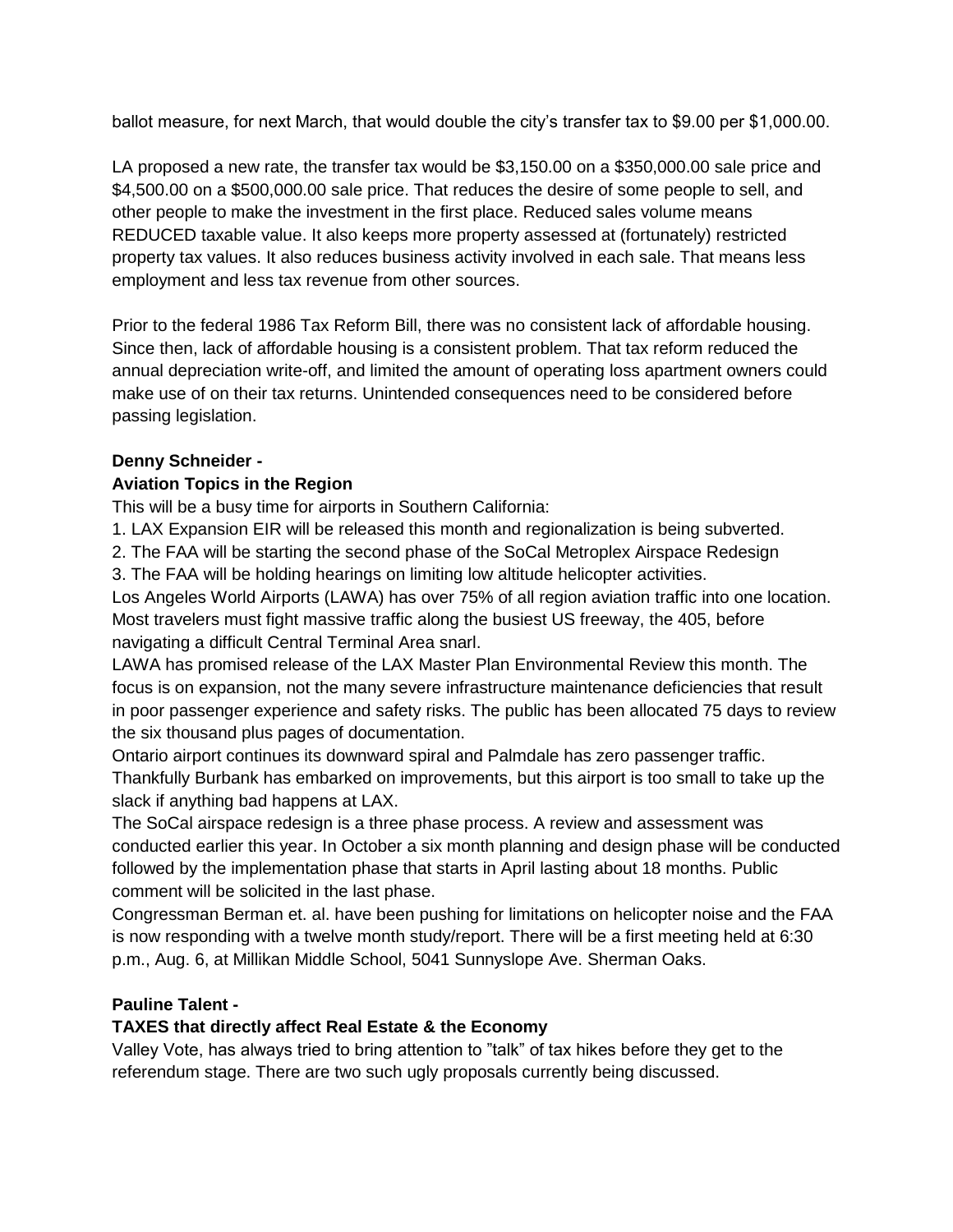Split Property Tax Rolls. In order to mitigate California's "overspending ills," the proposal is to remove all commercial and industrial property, including apartments, out from under the protection of Proposition 13. Of course, this will not affect residential real estate! Oh, no? Small businesses, seldom own their own premises, they are tenants. Do you think that landlords are going to absorb this tax hike? Of course not, it will be passed on to the tenant. We are still in a depressed market. Many businesses are barely making it. A hike in rent may be the last straw to put them out of business. Of course, this will lead to an increase in job loss. Also, do you think investors will be interested in investing in California? Already, California has earned the reputation of being heavily taxed, and heavily regulated, in other words not very hospitable. This will have a domino effect, an increased loss of jobs, and there goes the economy and the real estate market, again. We need to tell our Legislators, don't go there, don't even think about it.

City Transfer Tax. If you have recently bought property, you will have been appalled, at the City generated closing costs. Now the City Council is considering placing on the ballot, doubling the City Transfer Tax, from \$4.90 per thousand, to \$10.00 per thousand. The Southland Regional Association of Realtors, is actively campaigning to defeat this proposal. You can help, by contacting your City Councilman – no more tax hikes!

#### **Joel Fox - State ballot measures**

Joel Fox told us that there will be 11 measures on the next state ballot. He agreed to detail the pros and cons of each measure at a future Valley VOTE meeting.

#### **Bart Reed –**

#### **Transit Coalition on Valley Centric Transportation Issues**

The valley needs to speak out to get its fair share of mass transit service. Many new transit improvements have been highlighted by the Transit Coalition interns who have researched connections among bus and rail lines throughout the valley.

One big benefit to the mass transit is that you can now find routes to get from the Valley to UCLA and avoid the congested 405 freeway. Measure R funds have helped to create a line along Ventura Boulevard all the way to UCLA.

An extension of the LAX flyaway bus to Chatsworth is now under consideration. Connections to the Orange line are being considered as well.

The high speed rail activity benefits the Valley. We get run-thru tracks that allows trains to more easily navigate through the downtown station on the way to the Valley.

-----------------------------------------------------------------------------------------

Members of the public and the press are invited to attend Valley VOTE's monthly meetings.

---------------------------------------------------------------------------------------------

Our next monthly meeting has been rescheduled from September 17 to August 20 this year because of conflicts with religious holidays in September

--------------------------------------------------------------------------------------------

**Please note that the next Valley VOTE meeting will be on Monday, August 20,2012.**